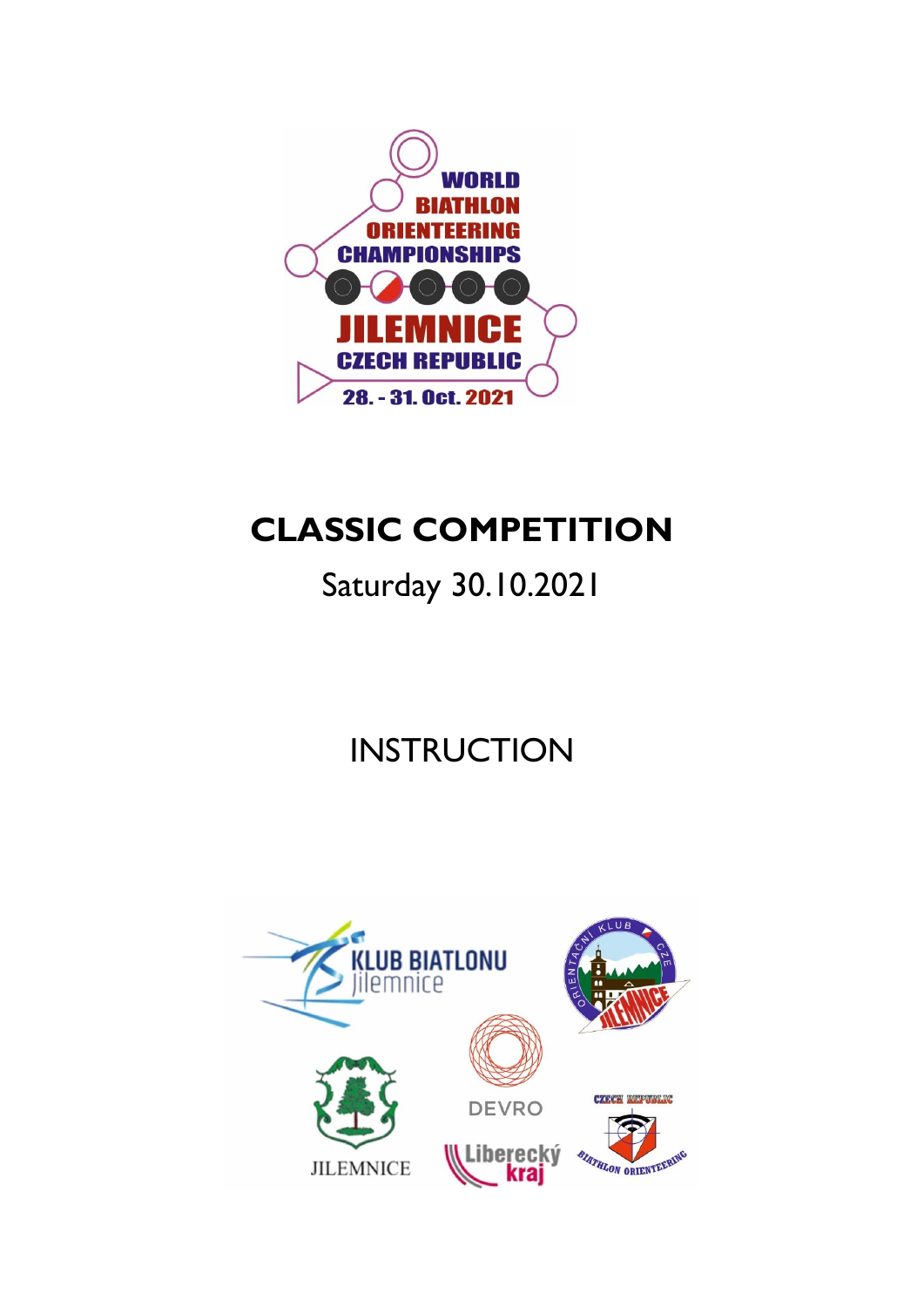## Competition area:

Multisport arena Hraběnka

## Parking:

Dedicated parking lots of Hraběnka arena. Parking 1 approximately 500 m and parking 2 approx. 300 from the shooting range. Please use mainly parking near the WBOC office.

#### Classes, course length:

| M21       | 10,7 | W21             | 9,3 |
|-----------|------|-----------------|-----|
| M20       | 8,5  | W <sub>20</sub> | 8,5 |
| M35 - M40 | 9,3  | W35 - W40       | 8,5 |
| M45       | 8,5  | W45 - W50       | 6,7 |
| M50       | 8,5  | W55 - W60       | 6,4 |
| M55       | 6,7  |                 |     |
| M60       | 6,7  |                 |     |
| M70       | 6,7  |                 |     |

All runners must complete the location orienteering which precedes the main course. The lenght of the location orienteering is 2,5 km.

### Competition sequence:

Location orienteering -> orienteering -> prone shooting (10 shots) -> orienteering -> standing shooting (10 shots) -> finish

Competitors must hand out the location orienteering map at the changing point in the end of the location orienteering. There they will be given a new map for standard orienteering. Orienteering begins right after the location orienteering without the time being paused. At the changing point will be control nr. 200 which must be punched.

After the prone shooting there will be a short orienteering loop and then the standing shooting. Controls numbering in the short loop continues from the main course.

#### Map:

For location:

Na Rybníce (2021). Scale 1:10 000, 5 m equidistance. ISOM 2017-2 map specification. Size A5.

#### For orienteering:

Hraběnka (2021). Scale 1:10 000, 5 m equidistance. ISOM 2017-2 map specification. Size A3.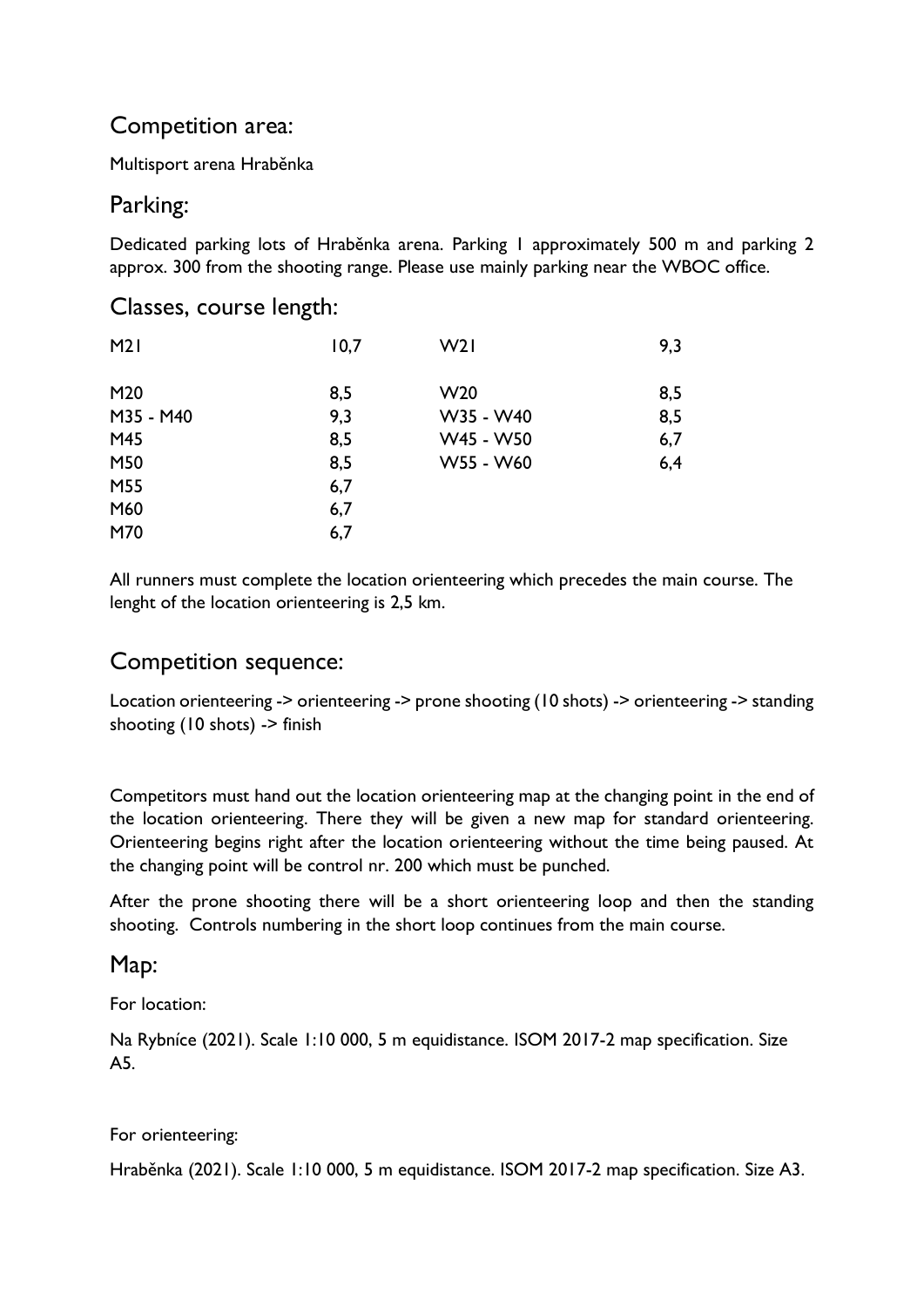## Control desriptions:

Control descriptions are printed on the map. No loose definitions. Location orienteering has no control descriptions.

### Terrain:

Relatively flat typical continental terrain of Podkrkonoší area. Parts of the area are covered by vast thickets with varying runability. Western part contains a deeper valley with forested slopes. Through the west part of the area runs a small winding stream Olšina.

### Prohibited areas:

Safety area for the shooting range is marked in the terrain. Do not enter areas around shooting range. Do not enter a private property – marked by the olive green. Do not leave the track from the shooting range to start.

### First start:

10:00. All categories start from the same start. Follow the quidance and white-blue strips. It is not allowed to leave the marked route to start. Distance to start is 1 500 m.

#### Number bibs:

Available at the event office and for M/W 21 at Team Officials Meatings. One of the bibs should be placed in the front and the other on the back of the competitor.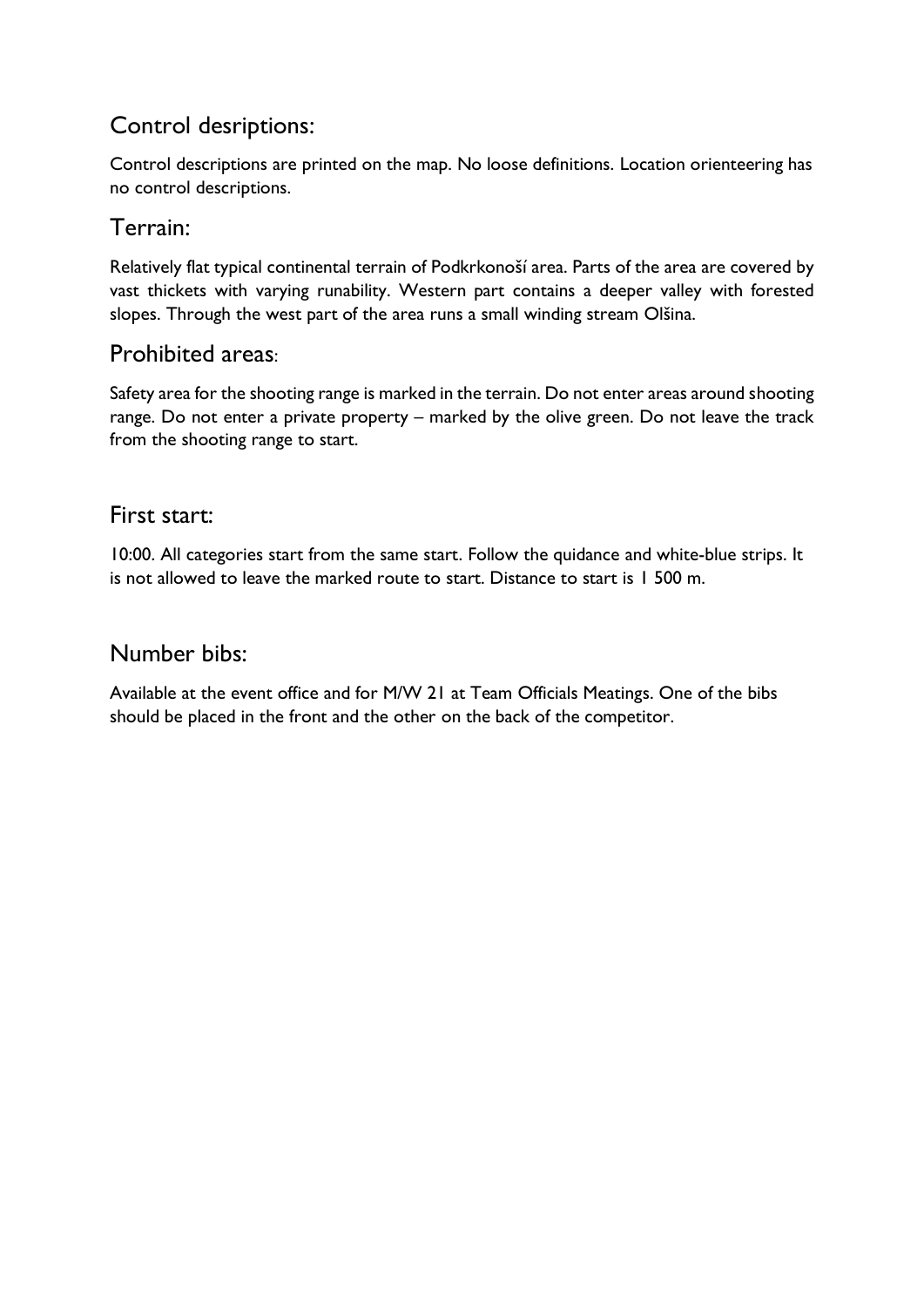## Adjustment Shooting:

At shooting range from 8,30 utill 9,30 with weapons controls.

## **Zeroing Alocation CLASSIC 30.10.2021**

**8:30h – 9:30h Paper targets**

#### **Change paper targets at 9:00h**

| Line | <b>Nation</b>  |  |
|------|----------------|--|
| 4    | <b>DEN</b> (6) |  |
| 5    | <b>DEN</b> (6) |  |
| 6    | GER (6)        |  |
| 7    | FIN(6)         |  |
| 8    | FIN(6)         |  |
| 9    | FIN(6)         |  |
| 10   | FIN(5)         |  |
| 11   | <b>SWE (6)</b> |  |
| 12   | SWE (6)        |  |
| 13   | <b>SWE (6)</b> |  |
| 14   | SWE (6)        |  |
| 15   | GER (6)        |  |
| 16   | CZE $(6)$      |  |
| 17   | CZE (6         |  |
| 18   | CZE(6)         |  |
| 19   | CZE $(6)$      |  |
| 20   | CZE ( 5 )      |  |

## Placement of rifles:

The rifles are placed in stand at shooting range .



### Arena map:

Available at he event Office, web pages and the information boards at the centre. Note that the layout is slightly different from the sprint competition – there is no penalty loop.